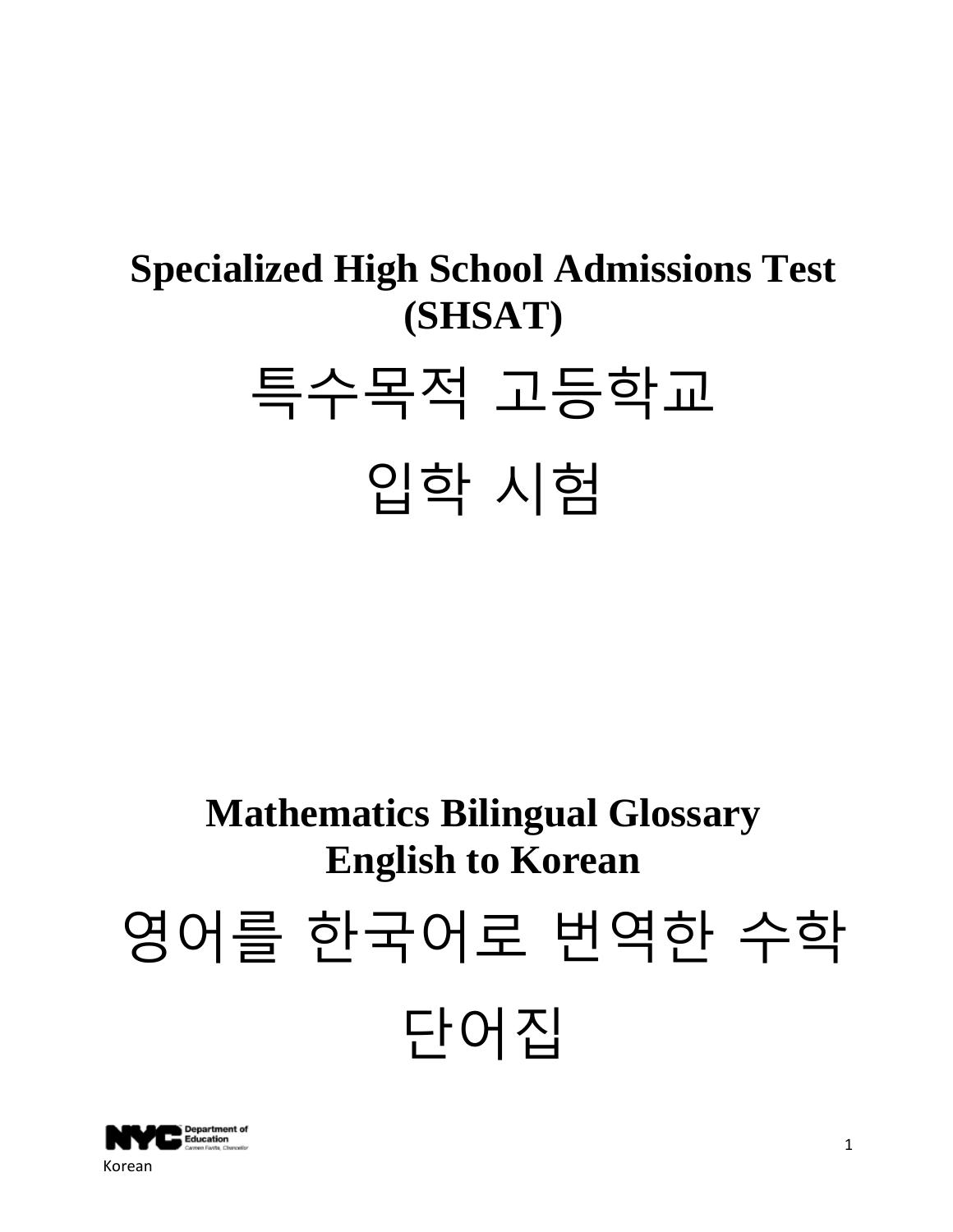| 영어                 | 한국어              |
|--------------------|------------------|
| acute angle        | 예각               |
| add                | 더하기              |
| addition           | 덧셈               |
| adjacent angles    | 접각; 이웃각          |
| all together       | 합계               |
| amount             | <u>총계; 총액; 양</u> |
| angle $(\angle)$   | 각도               |
| approximate        | 근사               |
| area               | 넓이; 면적           |
| at least           | 최소               |
| average            | 평균               |
| base               | 밑변; 기수           |
| before             | 전; 이전            |
| below              | 아래               |
| between            | 사이               |
| big/bigger/biggest | 큰/더 큰/가장 큰       |
| bisect             | 이등분하다            |
| calculate          | 계산               |
| center             | 중심               |

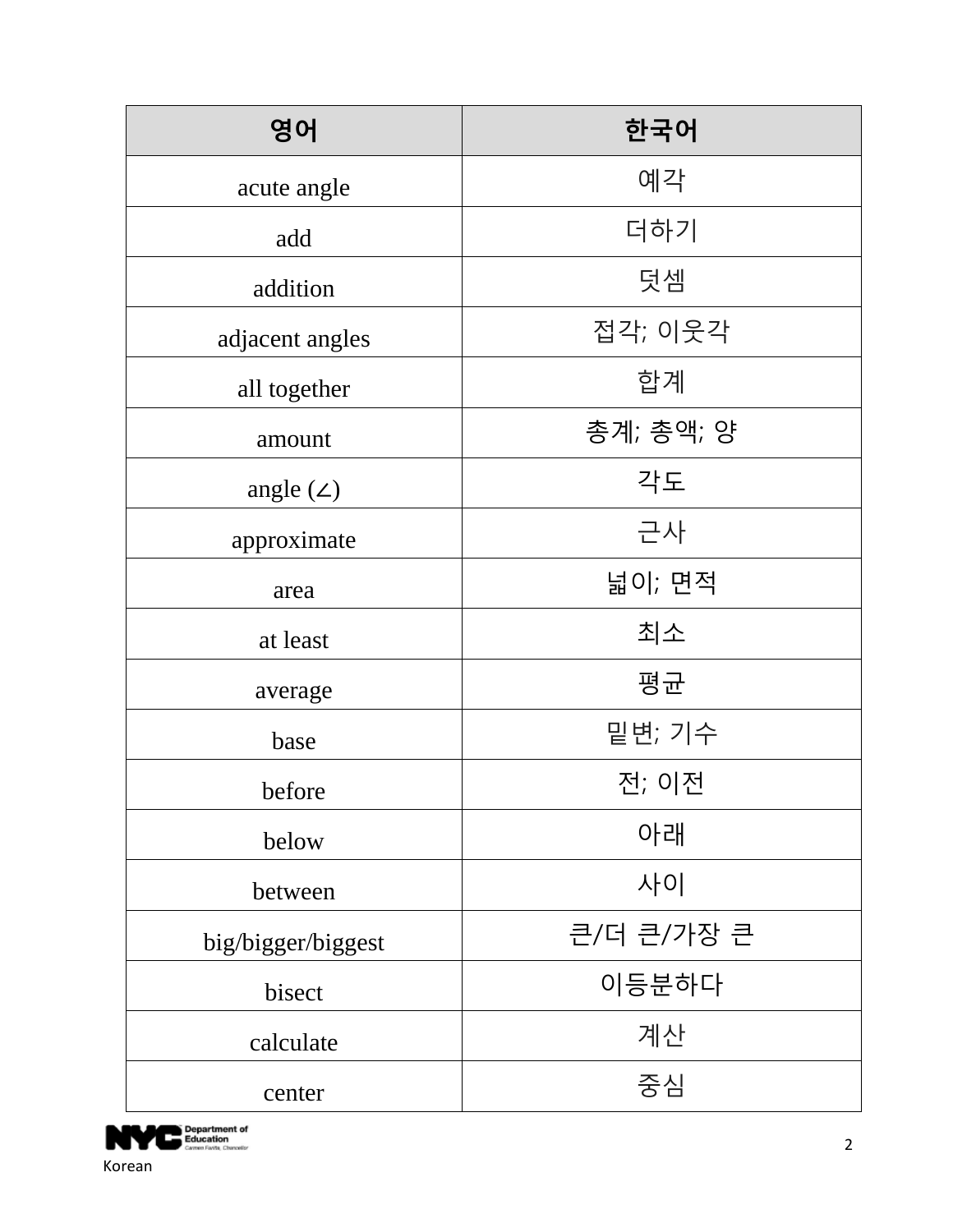| 영어                   | 한국어         |
|----------------------|-------------|
| centimeter (cm)      | 센치미터        |
| circle               | 서클; 원       |
| circumference        | 원주; 둘레      |
| clockwise            | 시계방향        |
| column               | 원주; 지주; 기둥  |
| combination          | 조합/결합       |
| combined             | 조합된/결합된     |
| complementary angles | 보각          |
| congruent            | 합동          |
| consecutive          | 연속          |
| constant rate        | 일정한 속도      |
| coordinate           | 좌표          |
| coordinate grid      | 좌표계         |
| coordinate plane     | 좌표 평면       |
| counterclockwise     | 시계반대방향      |
| cube                 | 입방체로; 정육면체로 |
| cube root            | 세제곱근        |
| cubed                | 세제곱         |
| cubic centimeters    | 세제곱 센티미터    |

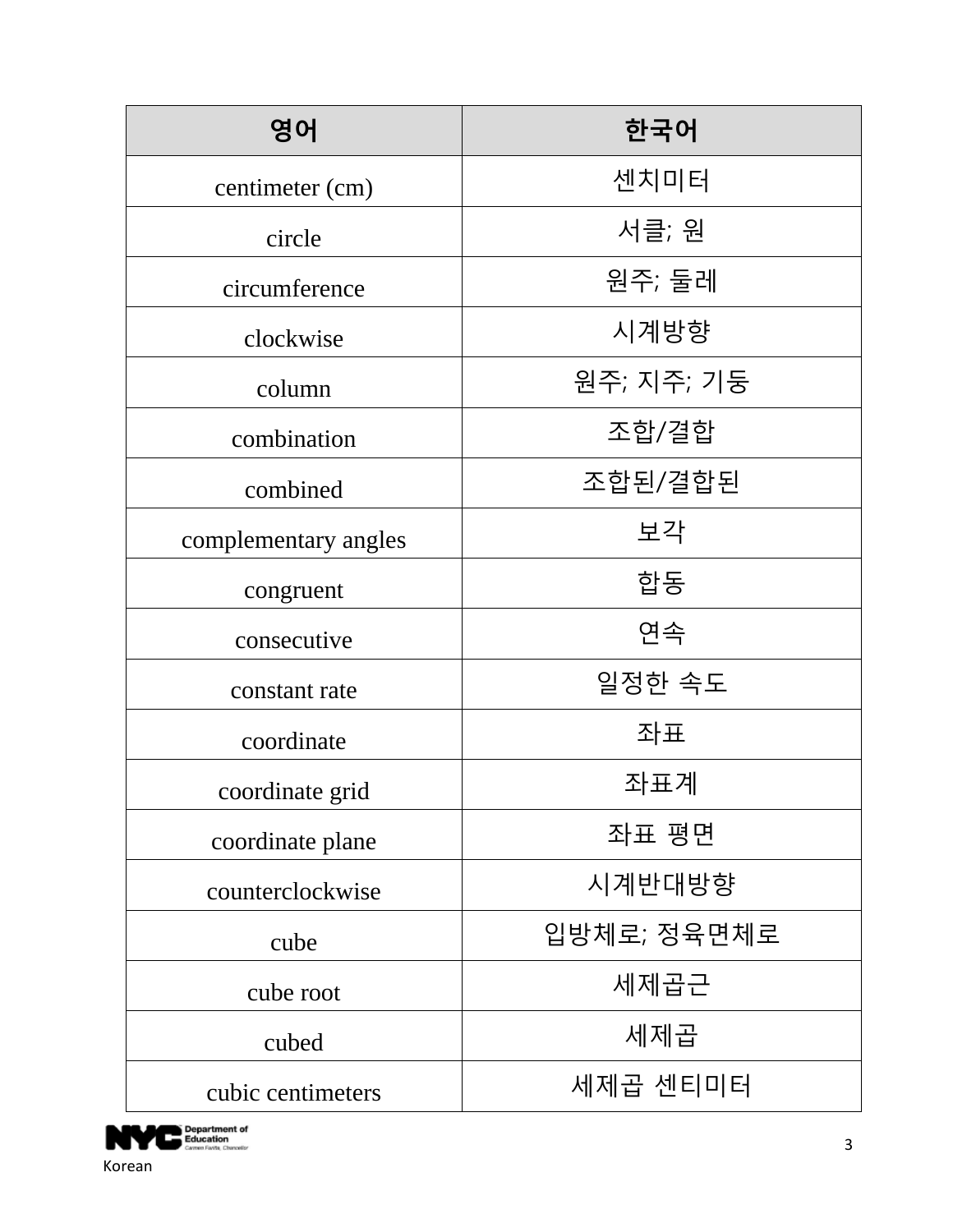| 영어           | 한국어           |
|--------------|---------------|
| cubic inches | 세제곱 인치        |
| cubic meters | 세제곱 미터        |
| cylinder     | 원통; 원기둥       |
| decimal      | 소숫점           |
| decrease     | 감소하다          |
| denominator  | 분모            |
| depth        | 깊이            |
| diagonal     | 대각선           |
| diagram      | 도표; 다이어그램     |
| diameter     | 지름; 직경        |
| difference   | 다름; 차이        |
| digit        | 숫자; 10 진법의 단위 |
| dilation     | 확대/변환         |
| distance     | 거리            |
| divide       | 나누다           |
| divisible    | 나누어지는; 분해가능한  |
| dollar       | 달러            |
| double       | 이중의           |
| each         | 각             |

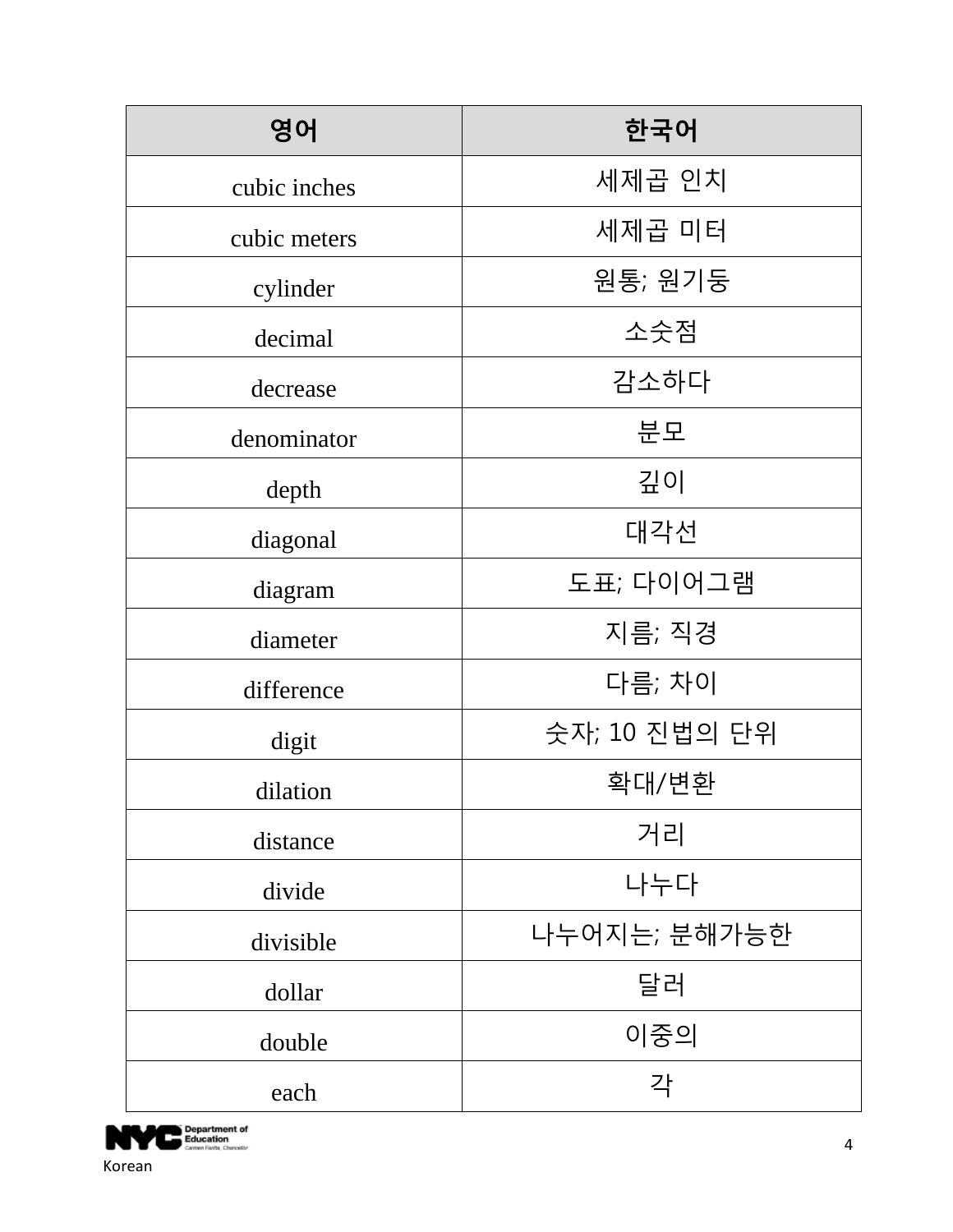| 영어                   | 한국어            |
|----------------------|----------------|
| edge                 | 변/모서리          |
| equal                | 같은             |
| equation             | 방정식            |
| equidistant          | 등거리            |
| equilateral triangle | 정삼각형           |
| equivalent           | 일치하는           |
| estimate             | 추정; 어림하다       |
| even number          | 짝수             |
| expression           | 식; 표시          |
| exterior angle       | 외각             |
| face                 | 면              |
| factor               | 인수; 인자; 인수분해하다 |
| feet/foot (ft)       | 피트/풋           |
| few/fewer/fewest     | 적은/더적은/가장적은    |
| fifth                | 다섯번째           |
| figure               | 도형/그림/계산       |
| first                | 첫번째            |
| fluid ounce (fl oz)  | 액량 온스          |
| formula              | 화학식; 공식        |

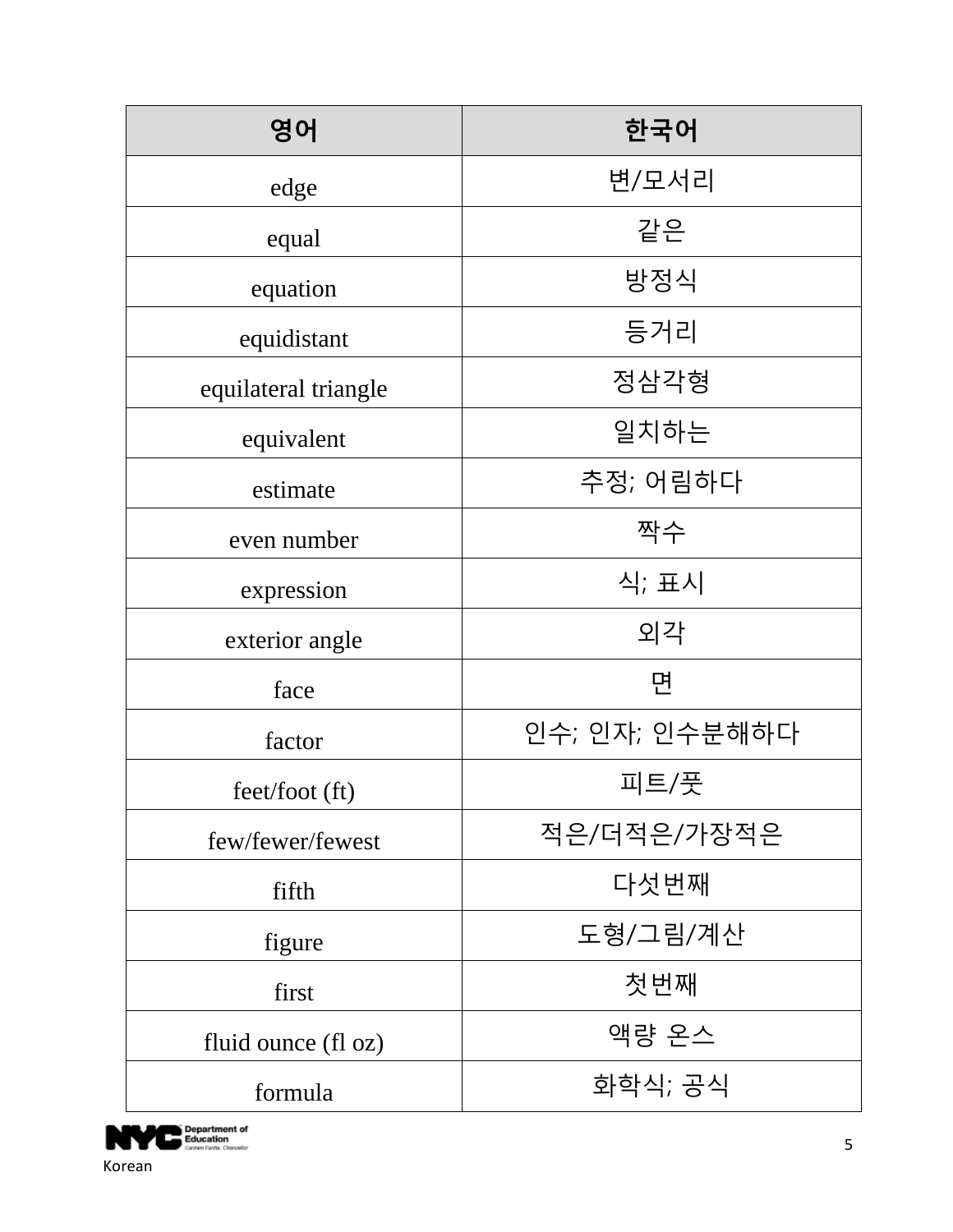| 영어                           | 한국어           |
|------------------------------|---------------|
| fourth                       | 네번째           |
| fraction                     | 분수            |
| frequency                    | 빈도            |
| function                     | 함수            |
| gallon (gal)                 | 갤론            |
| gram(g)                      | 그램            |
| graph                        | 그래프           |
| great/greater/greatest       | 크다/더 크다/가장 크다 |
| greater than                 | 보다 큰          |
| greatest common factor (GCF) | 최대 공약수        |
| half                         | 반             |
| height                       | 높이; 키         |
| hexagon                      | 육각형           |
| histogram                    | 히스토그램         |
| hour                         | 시간            |
| hypotenuse                   | 빗변            |
| image                        | 상 (이미지)       |
| improper fraction            | 가분수           |
| inch (in)                    | 인치            |

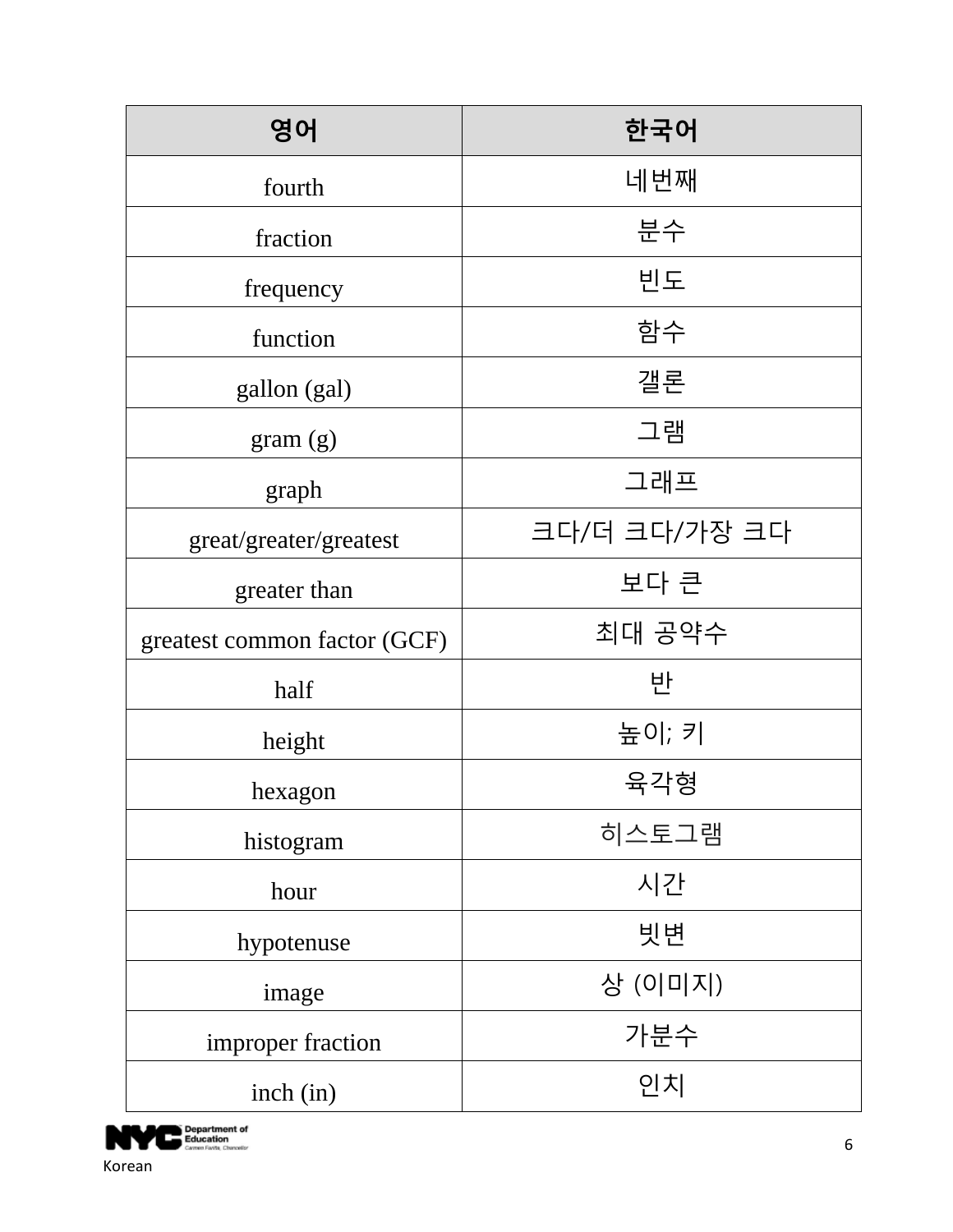| 영어                          | 한국어           |
|-----------------------------|---------------|
| income                      | 수입            |
| increase                    | 증가하다          |
| inequality                  | 부등식           |
| inscribed polygon           | 내접 다각형        |
| integer                     | 정수            |
| interior angle              | 내각            |
| intersect                   | 교차하다          |
| interval                    | 간격; 거리; 기간    |
| isosceles triangle          | 이등변 삼각형       |
| kilogram (kg)               | 킬로그램          |
| kilometer (km)              | 킬로미터          |
| large/larger/largest        | 크다/더 크다/가장 크다 |
| least common multiple (LCM) | 최소 공배수        |
| length                      | 길이            |
| less/least                  | 작은/가장작은       |
| less than                   | 보다 더 적은       |
| line                        | 줄; 선          |
| line segment                | 선분            |
| linear equation             | 1 차 방정식       |

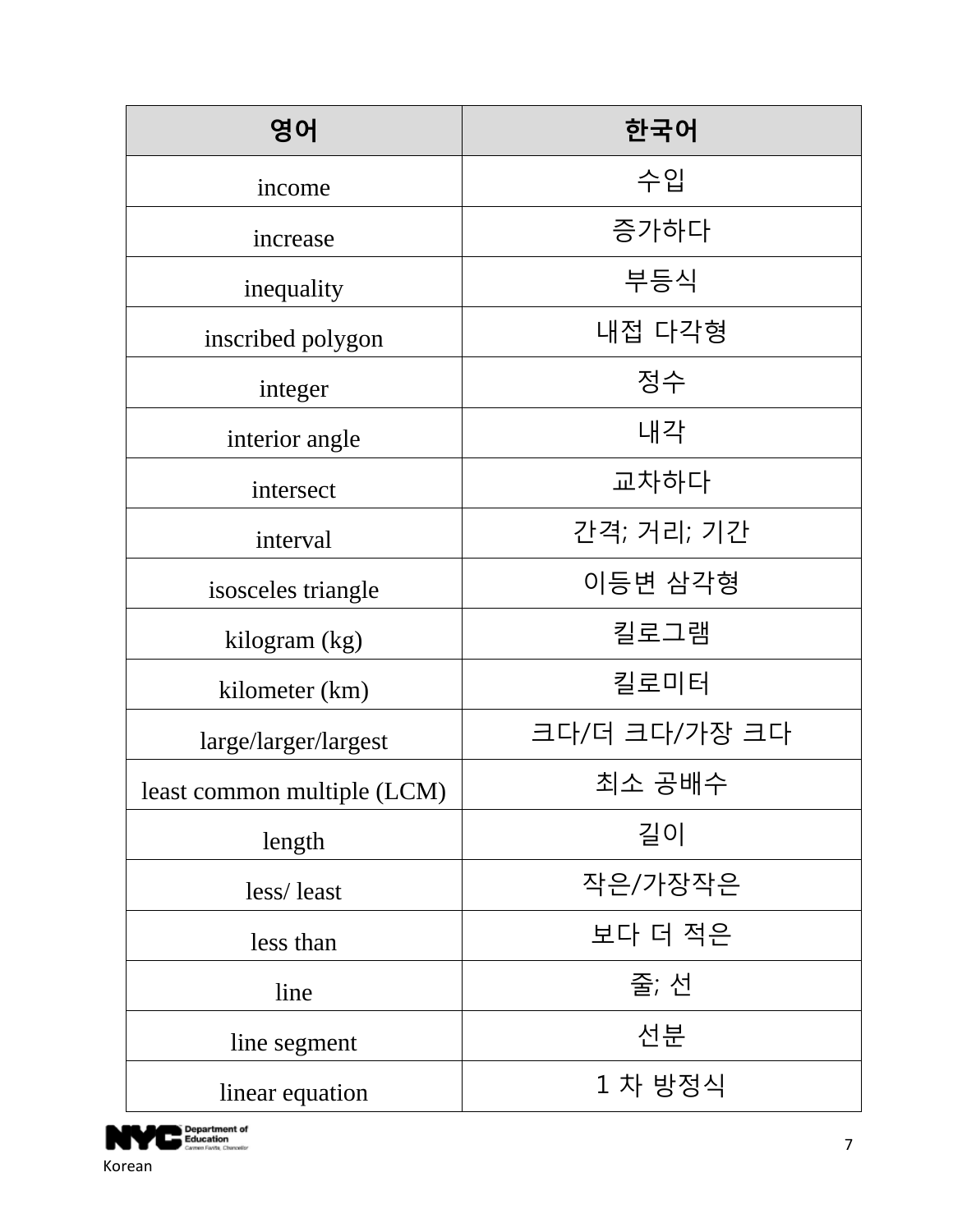| 영어                   | 한국어            |
|----------------------|----------------|
| liters $(L)$         | 리터             |
| long/longer/longest  | 긴/더 긴/가장 긴     |
| maximum              | 최대             |
| mean                 | 평균             |
| measure              | 계량; 측정(하다)     |
| median               | 중간 (수)         |
| meter (m)            | 미터             |
| midpoint             | 중점             |
| mile (mi)            | 마일             |
| miles per hour (mph) | 시속 마일          |
| minimum              | 최소             |
| minus                | 빼기             |
| minute               | 분              |
| mixed number         | 혼(합)수          |
| mode                 | 최빈값            |
| multiple of          | 의 배수           |
| near/nearer/nearest  | 가까운/더가까운/가장가까운 |
| negative number      | 음수             |
| nickel               | 오전짜리 동전        |

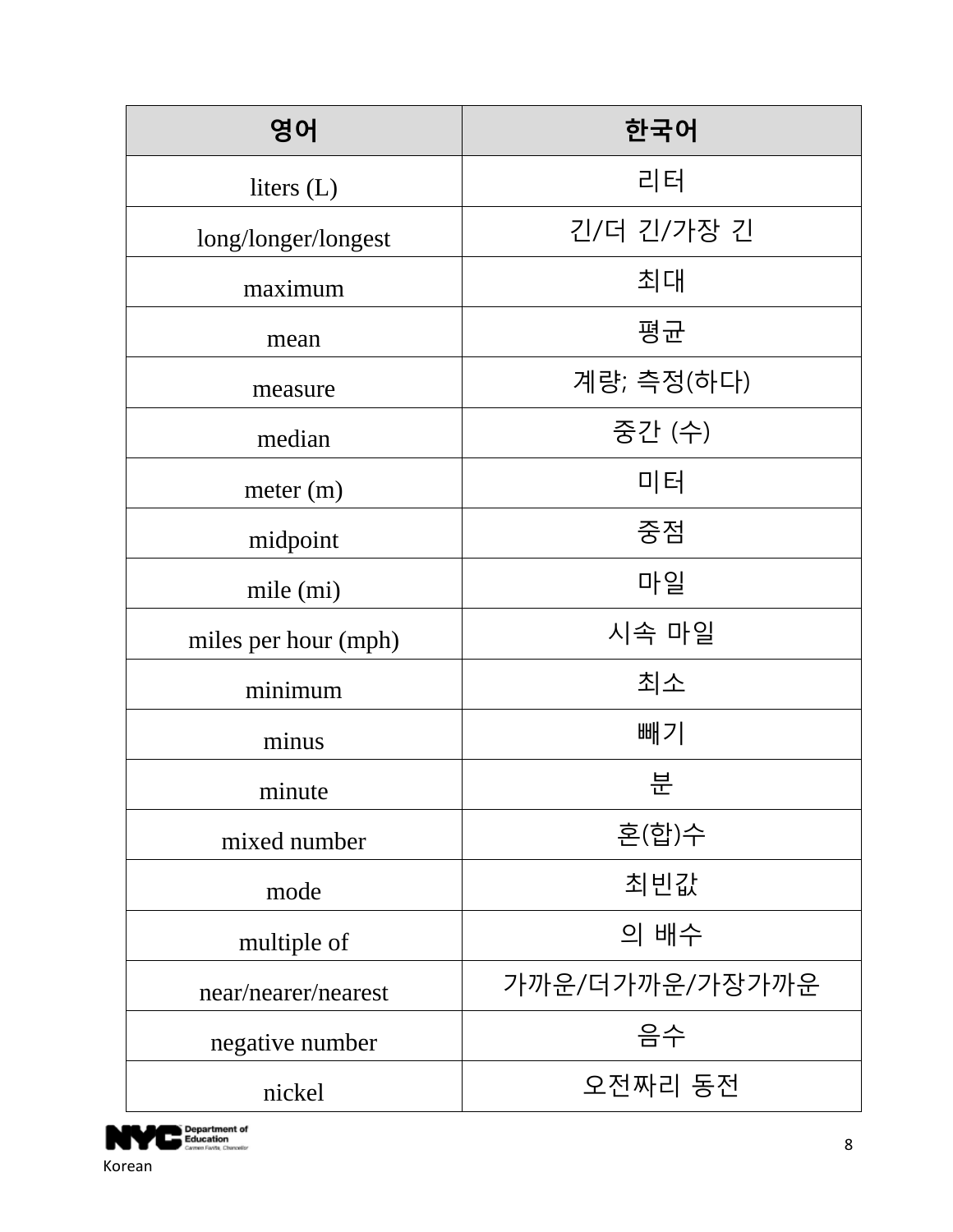| 영어              | 한국어       |
|-----------------|-----------|
| number          | 숫자        |
| number line     | 수직선       |
| numerator       | 분자        |
| obtuse angle    | 둔각        |
| odd number      | 홀수        |
| origin          | 원점        |
| ounce (oz)      | 온스        |
| parallel        | 평행선       |
| parallelogram   | 평행 사변형    |
| penny           | 일전짜리 동전   |
| pentagon        | 오각형       |
| per             | 당         |
| percent         | 퍼센트; 백분단위 |
| perimeter       | 주변; 주변 길이 |
| perpendicular   | 수직의       |
| pint (pt)       | 파인트       |
| point           | 점         |
| polygon         | 다각형; 다면체  |
| positive number | 양수        |

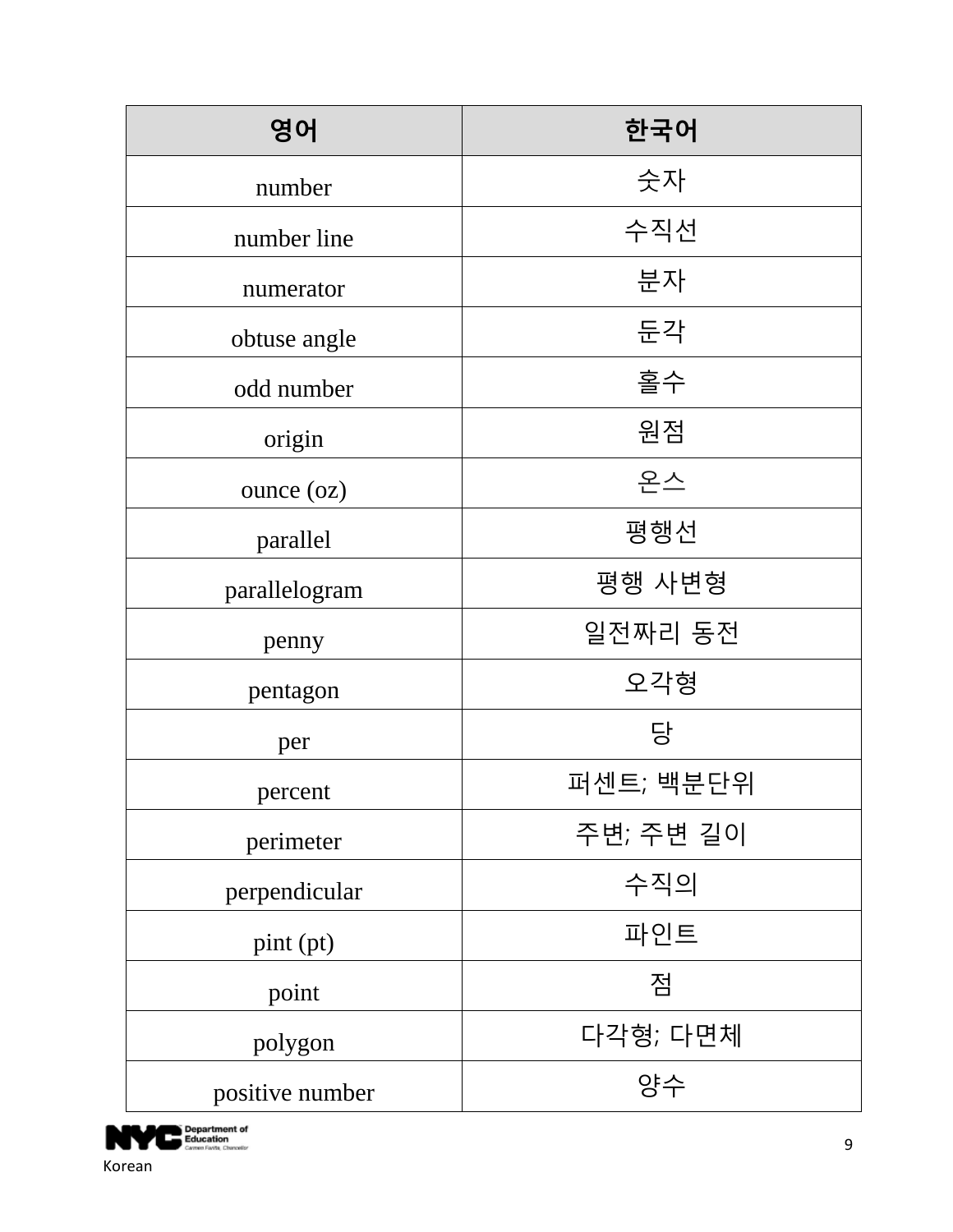| 영어              | 한국어         |
|-----------------|-------------|
| pound (lb)      | 파운드         |
| preceding       | 앞의          |
| price           | 가격          |
| prime number    | 소수          |
| probability     | 확률          |
| product         | 생산하다        |
| profit          | 이윤; 이익; 몫   |
| proportion      | 비례(식)/비율(식) |
| proportional    | 비례하는; 비례수   |
| pyramid         | 각뿔/피라미드     |
| quadrant        | 사분원; 사분면    |
| quadrilateral   | 사변형         |
| quart (qt)      | 쿼트/사분의 일    |
| quarter (money) | 이십오전짜리 동전   |
| quotient        | 몫           |
| radius          | 반지름         |
| random          | 무작위         |
| range           | 범위          |
| rate            | 율           |

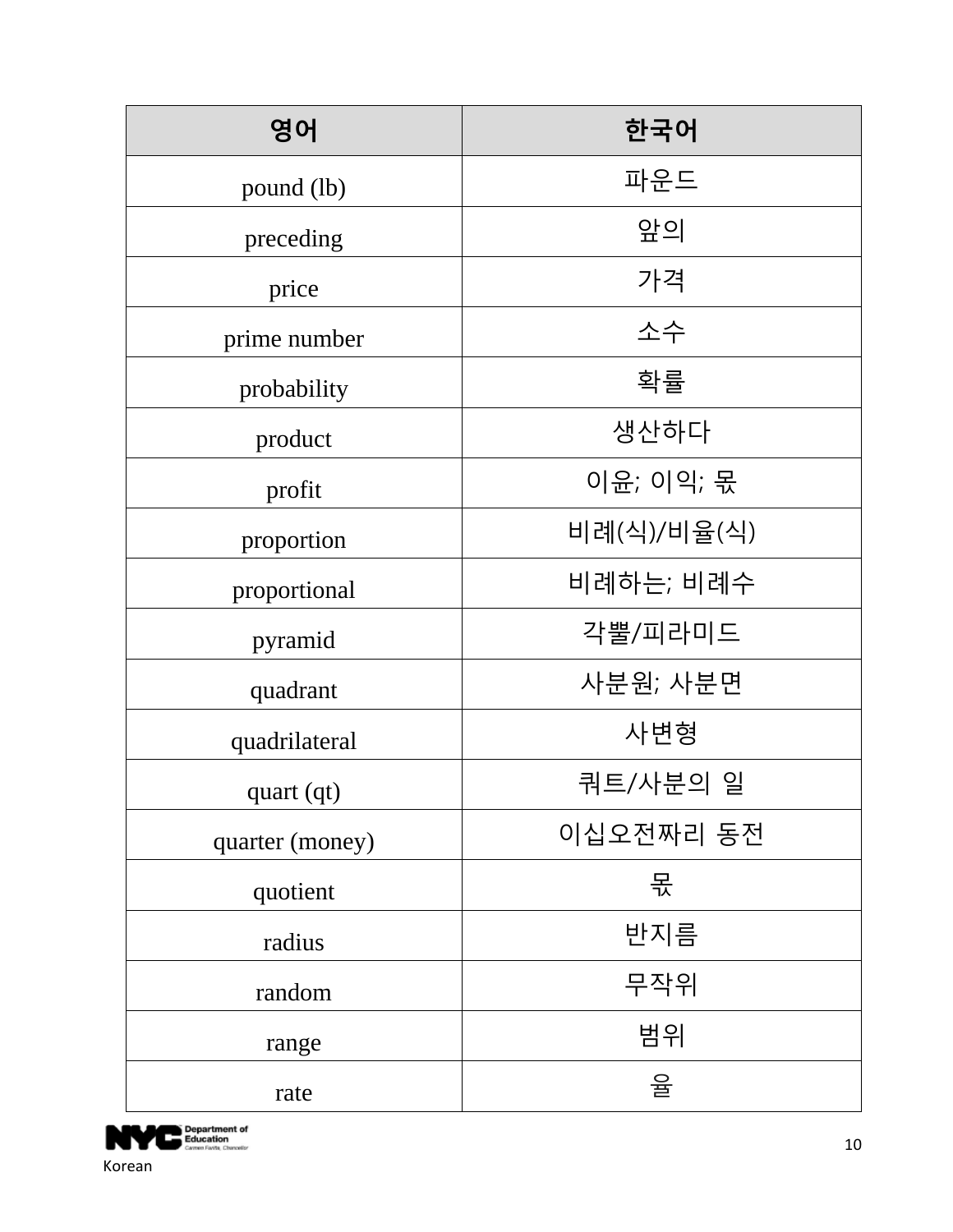| 영어                | 한국어            |
|-------------------|----------------|
| ratio             | 율; 비율          |
| ray               | 광선; 발사하다       |
| real number       | 실수             |
| reciprocal        | 역수의/도치의        |
| rectangle         | 직사각형           |
| rectangular prism | 직육면체; 직사각형 각기둥 |
| reduce            | 줄이다; 감소하다      |
| reflection        | 반사; 경영         |
| reflex angle      | 반사각            |
| regular polygon   | 정다각형           |
| remainder         | 나머지            |
| repeating decimal | 순환소수           |
| right triangle    | 직각삼각형          |
| rotate            | 순환;회전          |
| rounding          | 올림             |
| rule              | 규칙             |
| ruler             | 자              |
| scale             | 축척             |
| scale drawing     | 축적도            |

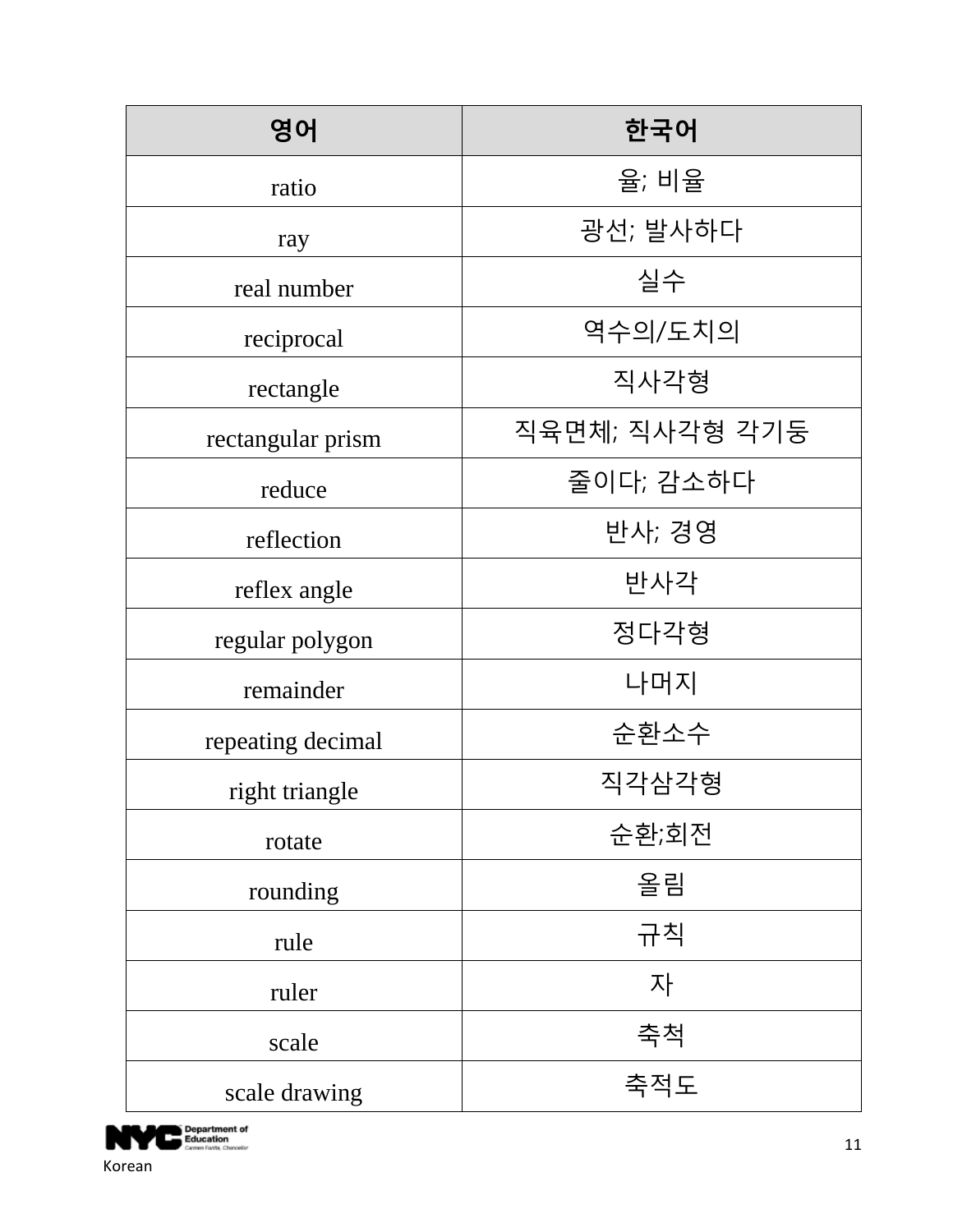| 영어                     | 한국어           |
|------------------------|---------------|
| scientific notation    | 과학적 표기법       |
| seconds (measurement)  | 두번째           |
| second                 | 두번째           |
| segment                | 선분            |
| sector                 | 부채꼴; 영역       |
| semicircle             | 반원(형)         |
| sequence               | 순서; 수열        |
| set of numbers         | 수 집합          |
| shaded region          | 빗금친 부분        |
| shape                  | 도형            |
| side                   | 변; 옆          |
| similar                | 같은; 닮은        |
| simplify               | 단순화하다         |
| small/smaller/smallest | 작은/더 작은/가장 작은 |
| solution               | 용액; 답; 해답     |
| solve                  | 해결하다; 풀다      |
| speed                  | 속도            |
| square                 | 사각형; 제곱       |
| square centimeters     | 제곱 센티미터       |

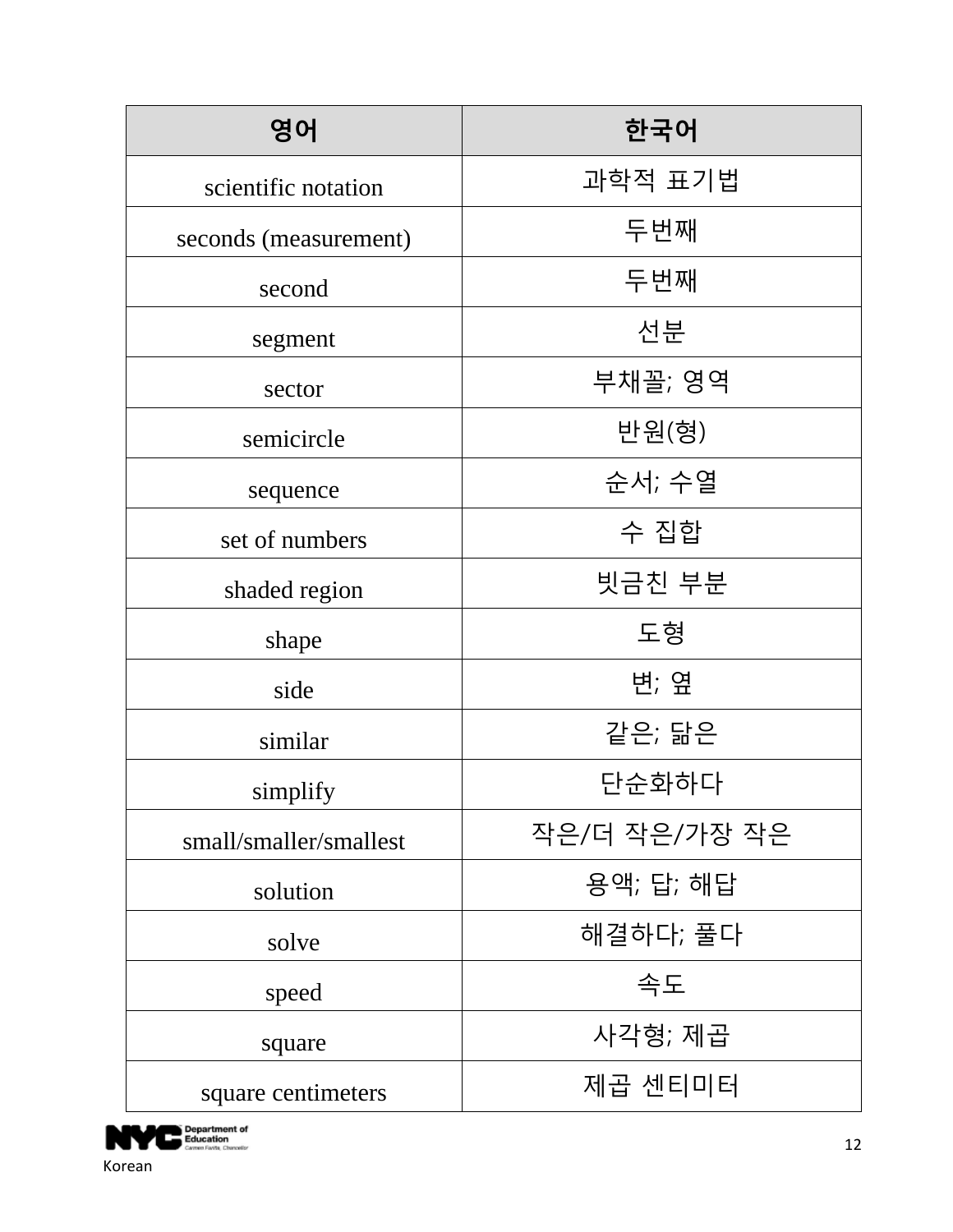| 영어                   | 한국어           |
|----------------------|---------------|
| square feet          | 제곱 핏          |
| square inches        | 제곱 인치         |
| square root          | 제곱근           |
| squared              | 제곱한           |
| straight             | 직선            |
| subtract             | 빼다            |
| sum                  | 합; 더한 값; 더한 수 |
| supplementary angles | 보각            |
| surface area         | 표면적           |
| survey               | 설문조사          |
| tablespoon (tbsp)    | 큰스푼           |
| teaspoon (tsp)       | 작은스푼          |
| temperature          | 온도; 기온        |
| terms                | 항             |
| thermometer          | 온도계           |
| third                | 3 번째; 세번째     |
| times                | 시간            |
| total                | 총             |
| transformation       | 이동; 변환        |